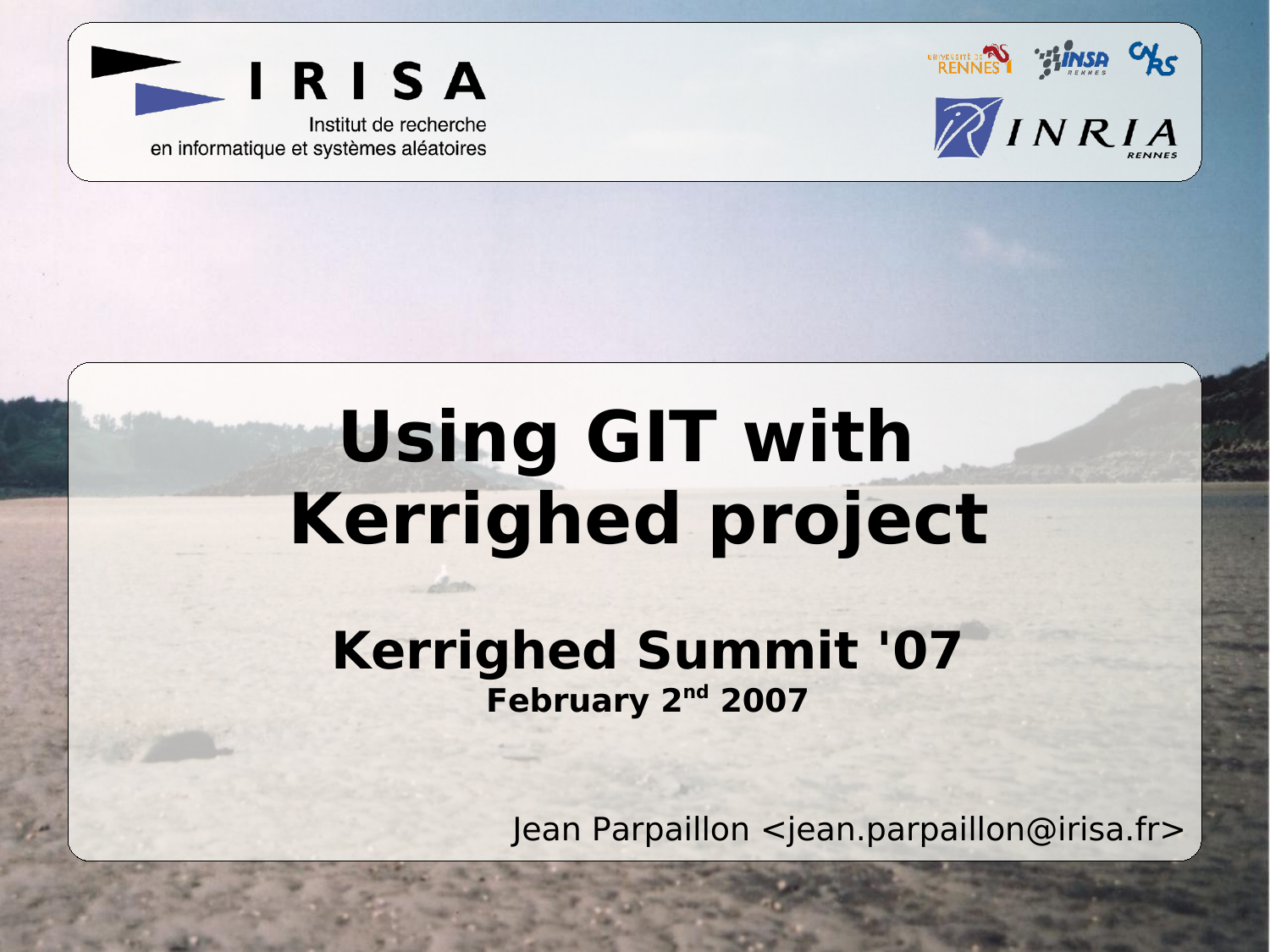## **Table of contents**

- ✔ Kerrighed SCM
- ✔ Subversion
- ✔ GIT
- ✔ GIT with Kerrighed
- ✔ References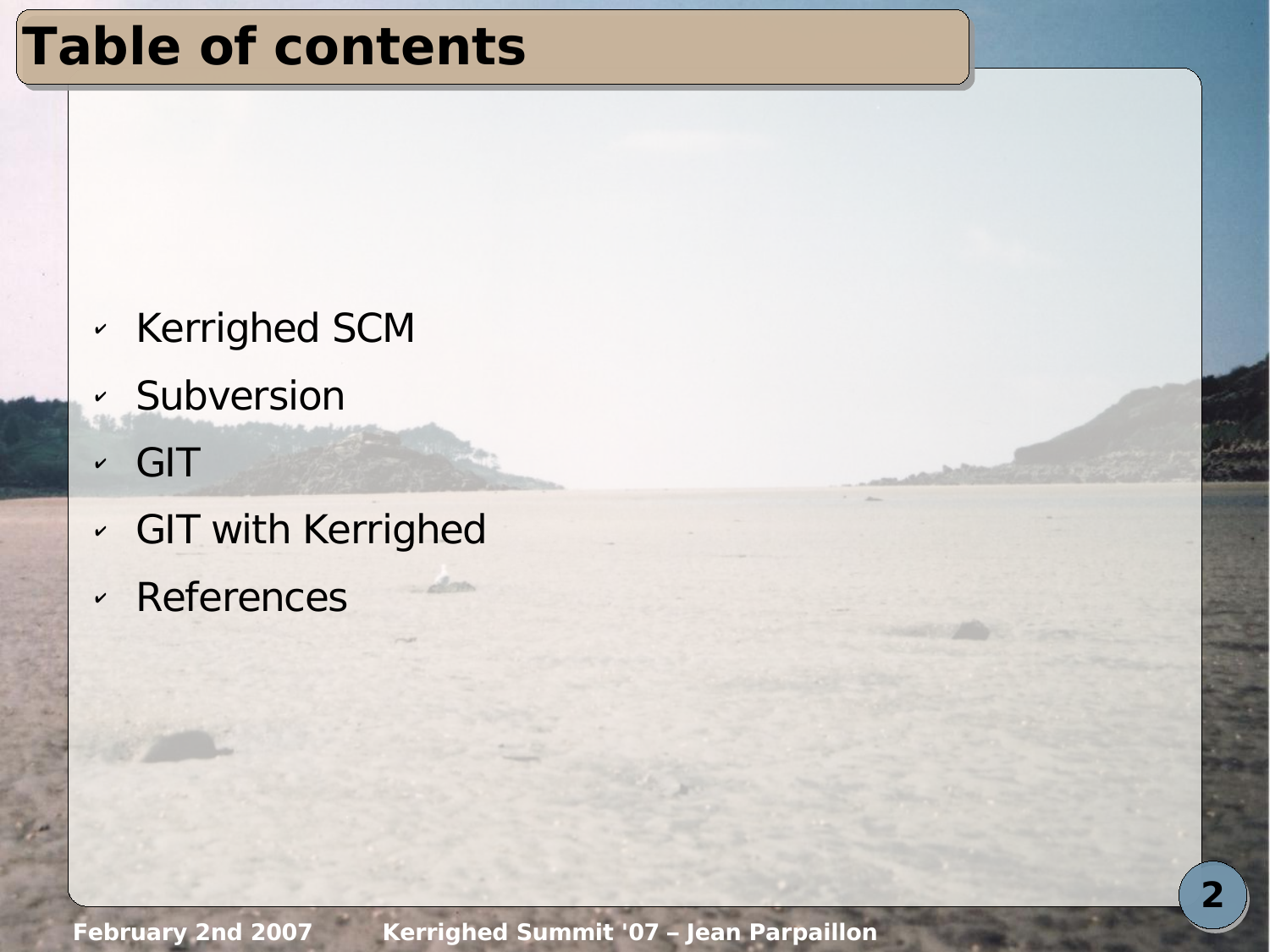# **Kerrighed SCM - Facts**

- ✔ One official repository
	- ✔ <http://scm.gforge.inria.fr/svn/kerrighed>
- ✔ Kerrighed module, tools, libs
	- ✔ 5 development branches
- ✔ Kerrighed kernel patch
	- ✔ 5 development branches
	- ✔ distro kernels
	- ✔ w/o KDB
	- ✔ Linux vanilla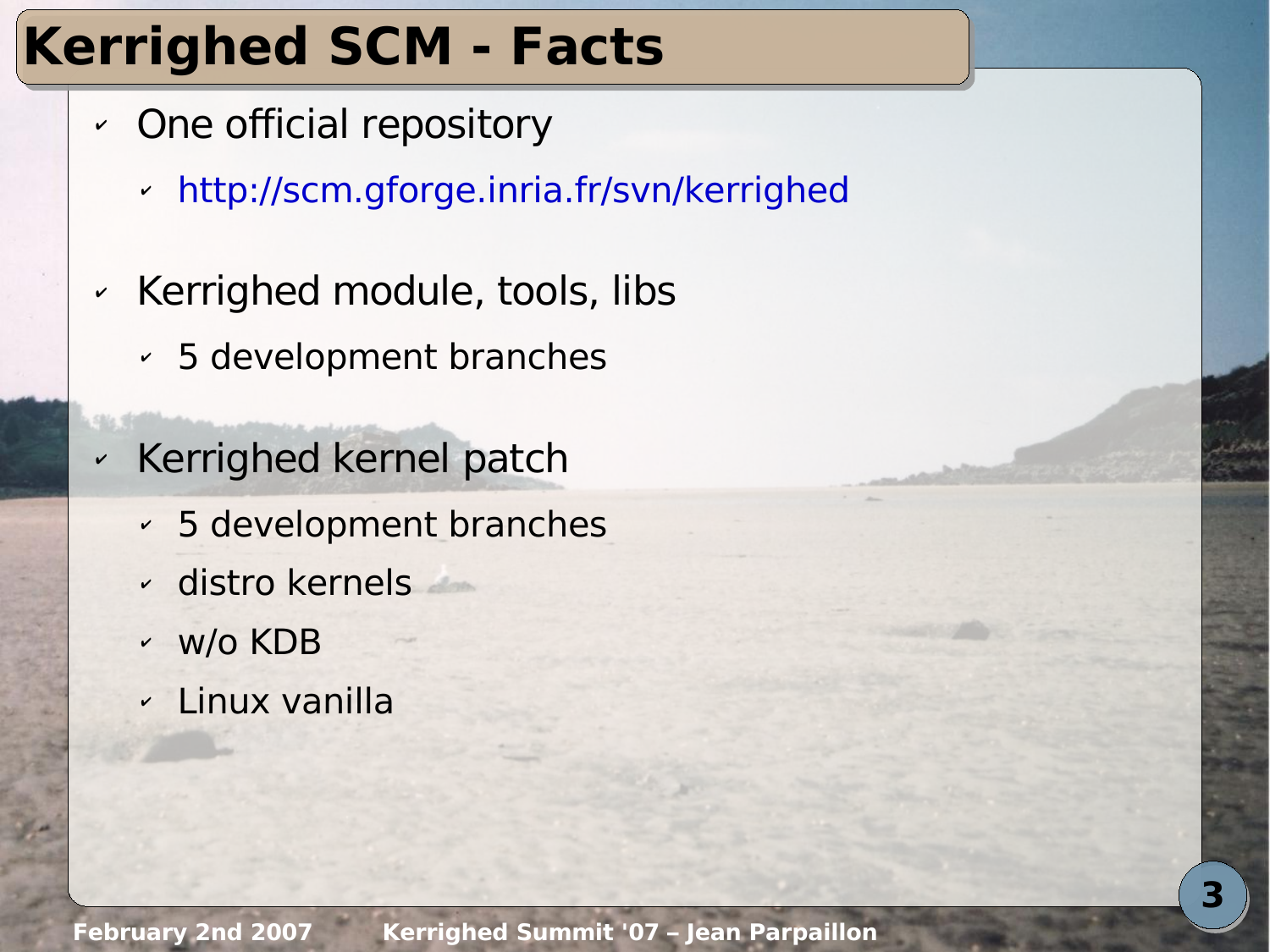# **Kerrighed SCM - Issues**

- ✔ Development branches hard to merge (scripts)
- ✔ Flavours
	- ✔ Hard to maintain
	- ✔ Increasing number (distro support)
- ✔ No Linux upstream merging

✔ Is SVN the best solution for the Kerrighed project ?

**February 2nd 2007 Kerrighed Summit '07 – Jean Parpaillon**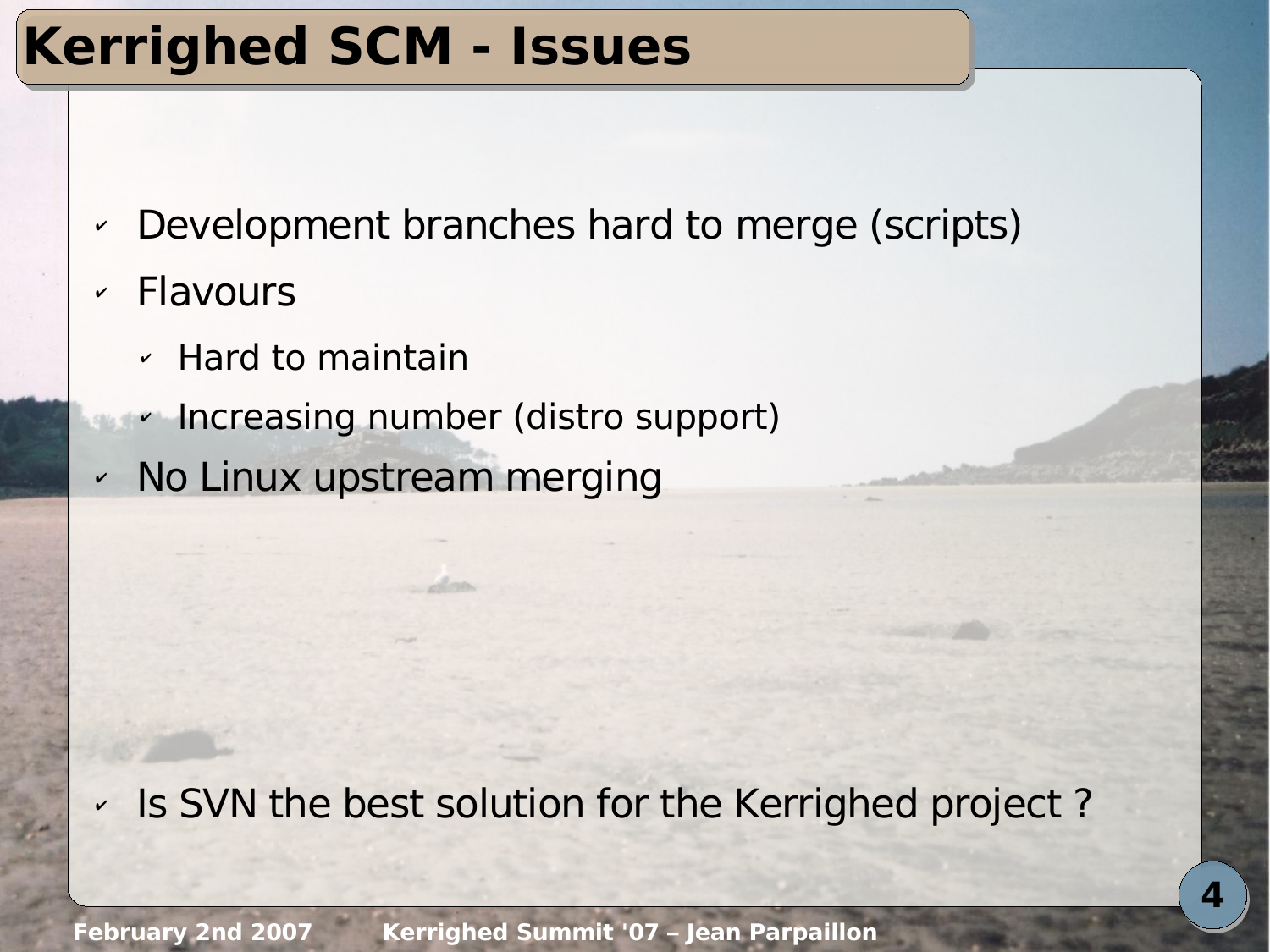### **Subversion – Concepts**

- ✔ Began in 2000
- ✔ Another implementation of CVS model
	- ✔ Centralised repository
	- ✔ Release based
- ✔ Differences
	- ✔ Versioned meta-datas and directories
	- ✔ Atomic commits (by date with CVS)
	- ✔ rename and mv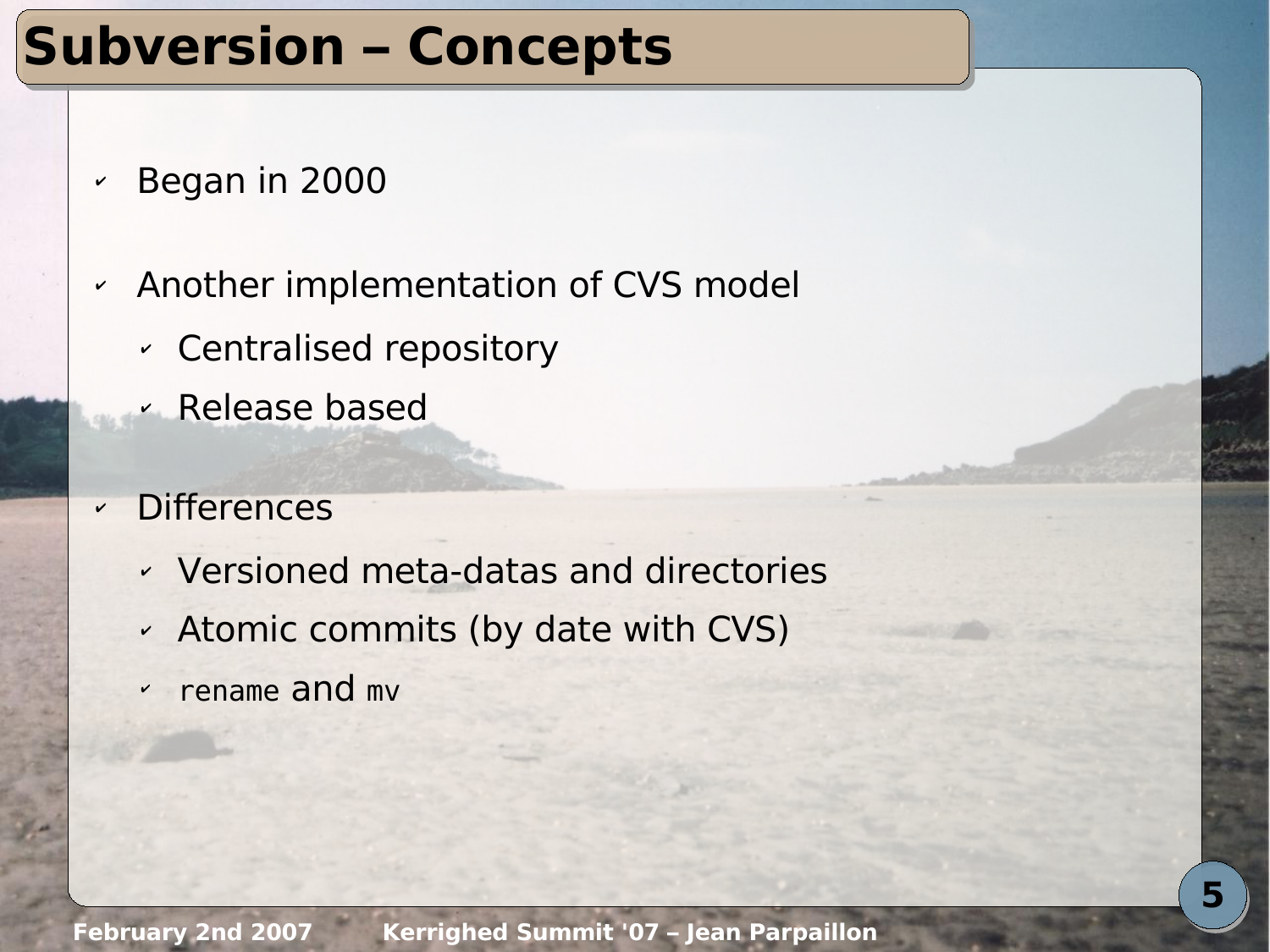### **Subversion – Branches**





 $\bm{\mathsf{C}}$ o

✔ Need to know branching revision

diff

 $\bm{\mathsf{\cup}}$ o  $\bm{\mathsf{C}}$ o

 $\mathbf{\Xi}$ 

- ✔ Don't keep track of changelog
- ✔ No branch semantic
	- ✔ Committing in a branch increase revision number

Revision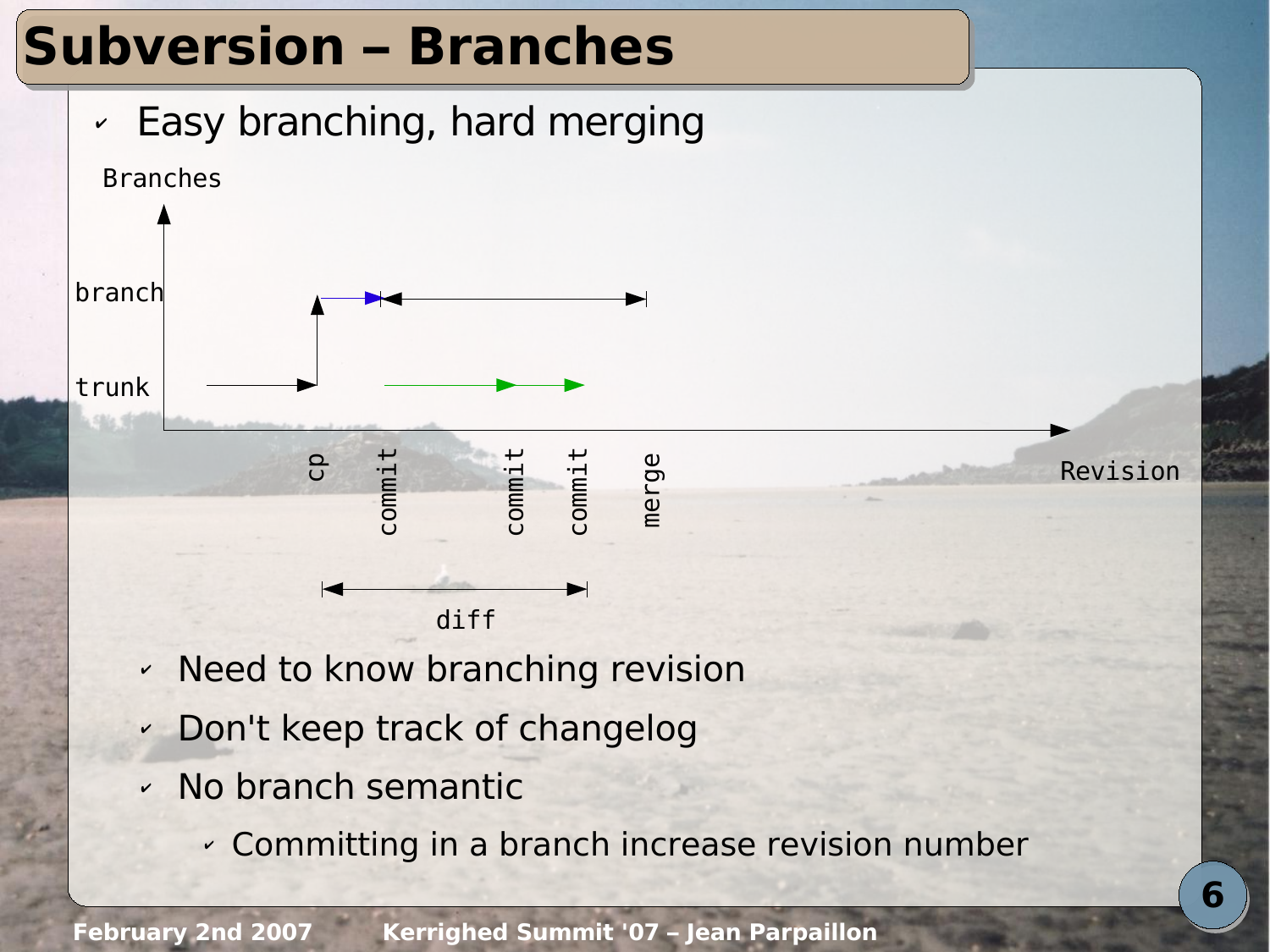#### **Subversion – Access and tags**

- ✔ One repository
- ✔ Basic access configuration (read/write)
	- ✔ No developper classes
- ✔ Very hard to follow upstream devels with read access
- ✔ No tag semantic
	- $\cdot$  Tag can be different from a version to another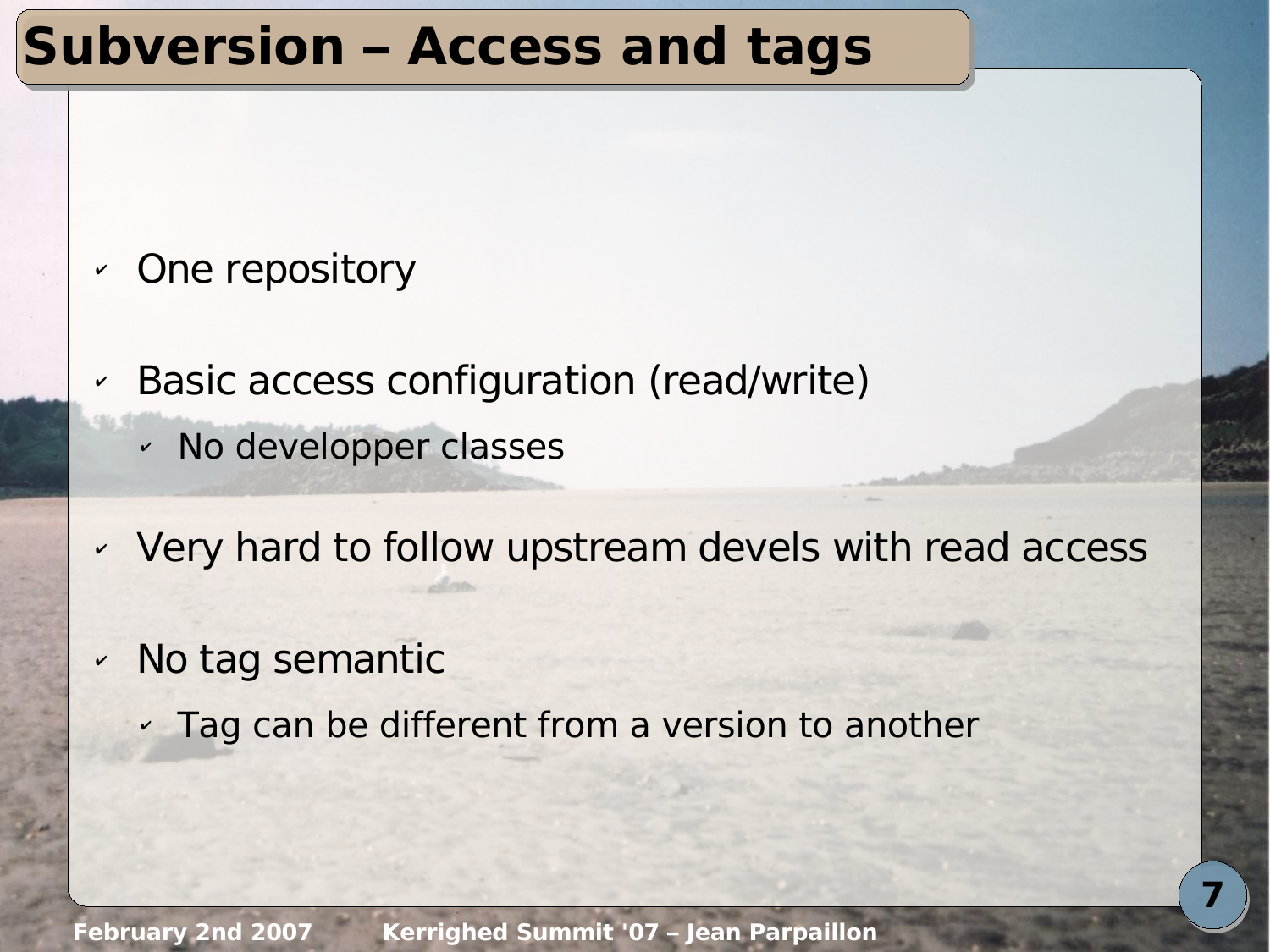# **GIT - Concepts**

- ✔ Decentralized
	- $\sim$  Each repository is a branch
- ✔ Semantic
	- $\sim$  a tree represents a directory
	- $\alpha$  a commit represents a tree, the preceding commit(s) and a message
	- $\cdot$  a tag is an alias for a commit
- ✔ A commit is designed by its checksum
- ✔ A commit can have several parents
	- ✔ Represents a merge of 2 development lines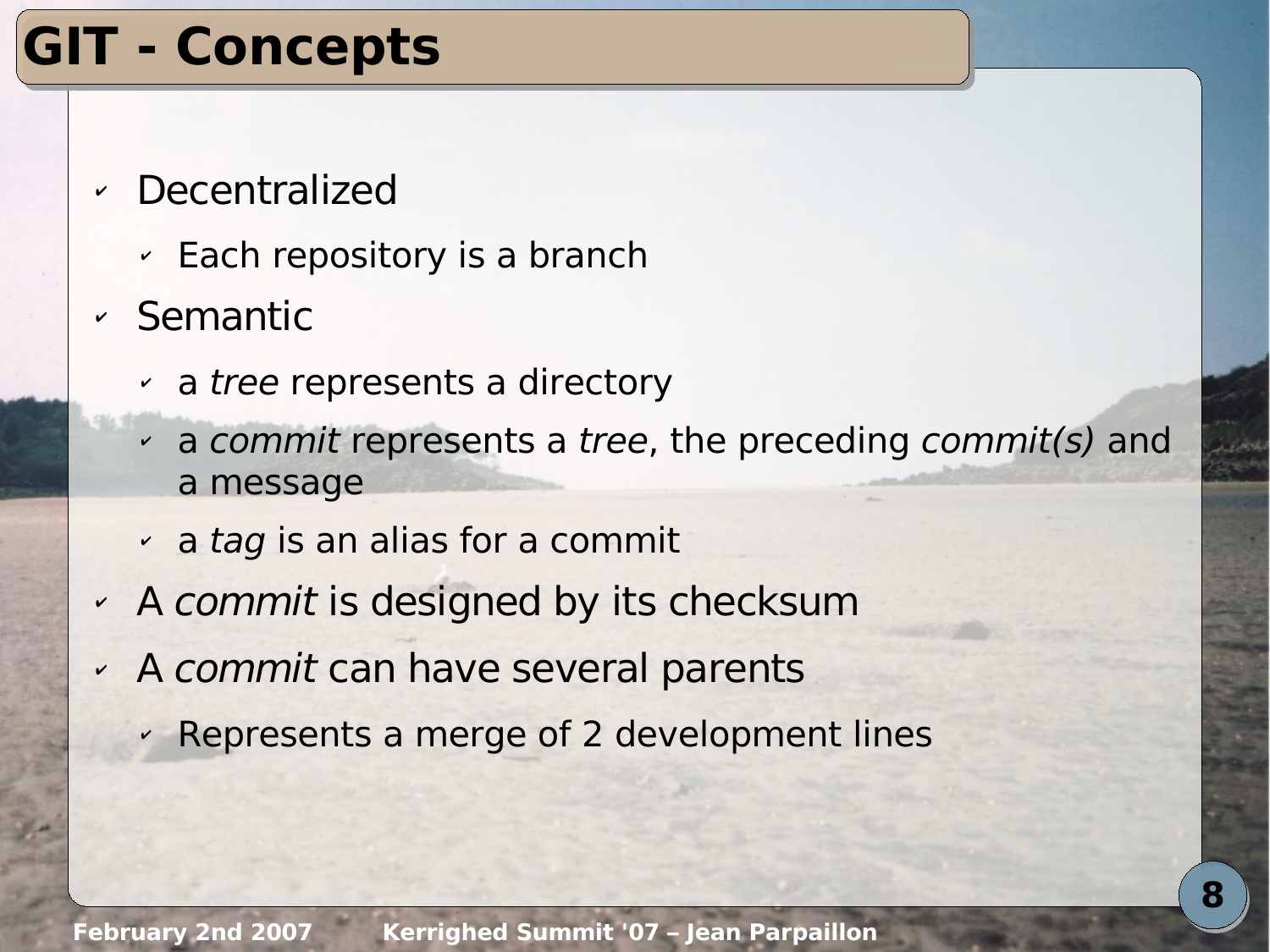# **GIT - History**

- ✔ Originally a very basic tool
	- ✔ cogito written as a set of shell scripts above git
- ✔ Now git can be used alone
- ✔ Used for Linux project
	- ✔ Very decentralized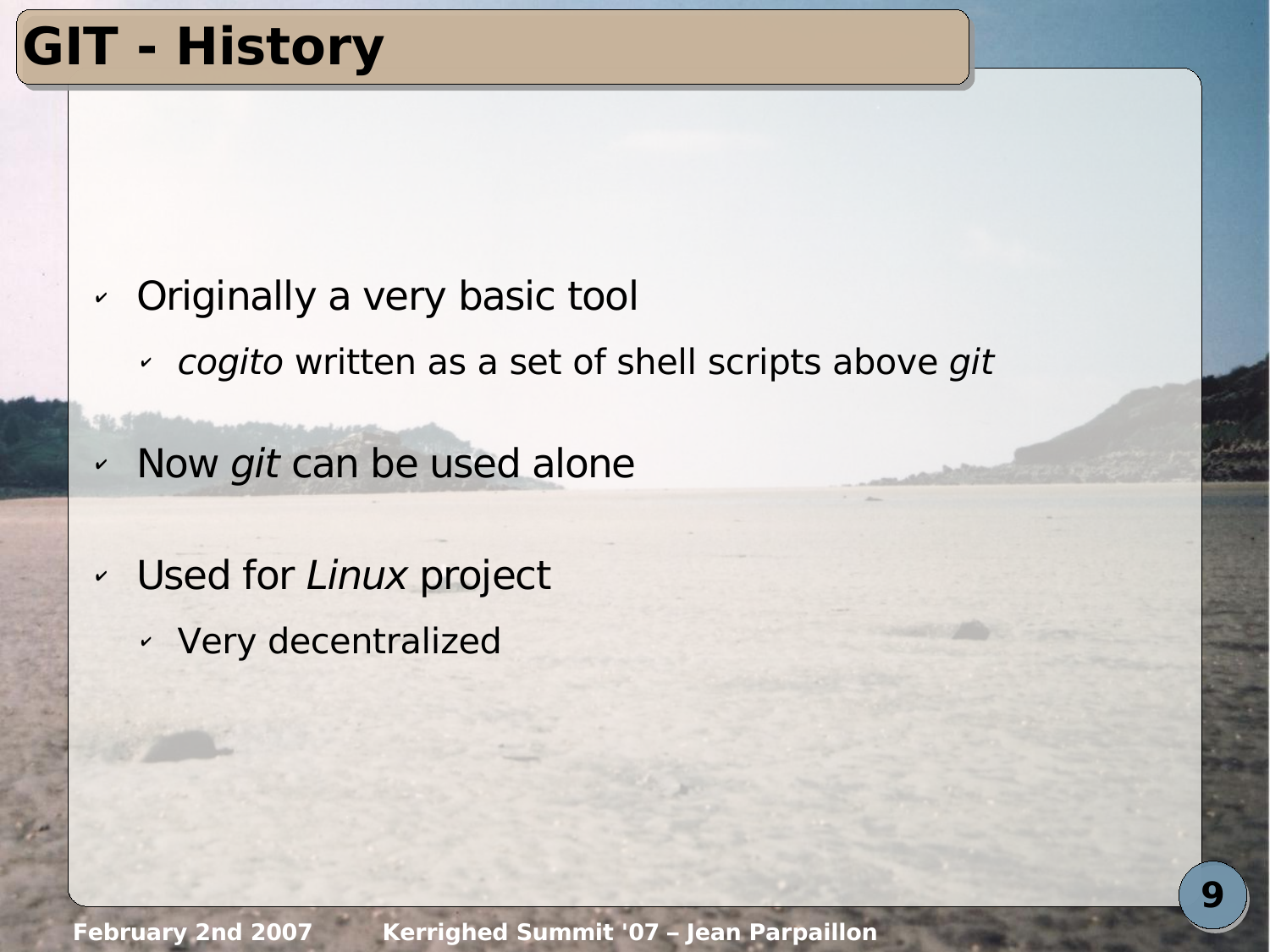# **GIT for Subversion users**

#### **Subversion**

- ✔ svn commit
- ✔ svn add | rm | mv | mkdir
- ✔ svn status | log | diff
- ✔ svn import
- ✔ svn update
- svn merge
- ✔ svn switch
- ✔ svn cp <trunk> <tag>
- svn cp <trunk> <br/> <br/> <br/> <br/>
svn cp <trunk>

#### **GIT**

- ✔ git commit
- ✔ svn add | rm | mv | mkdir
- ✔ git status| log | diff
- ✔ git clone
- ✔ git pull
- ✔ git merge | rebase
- ✔ git checkout
- ✔ git tag
- ✔ git branch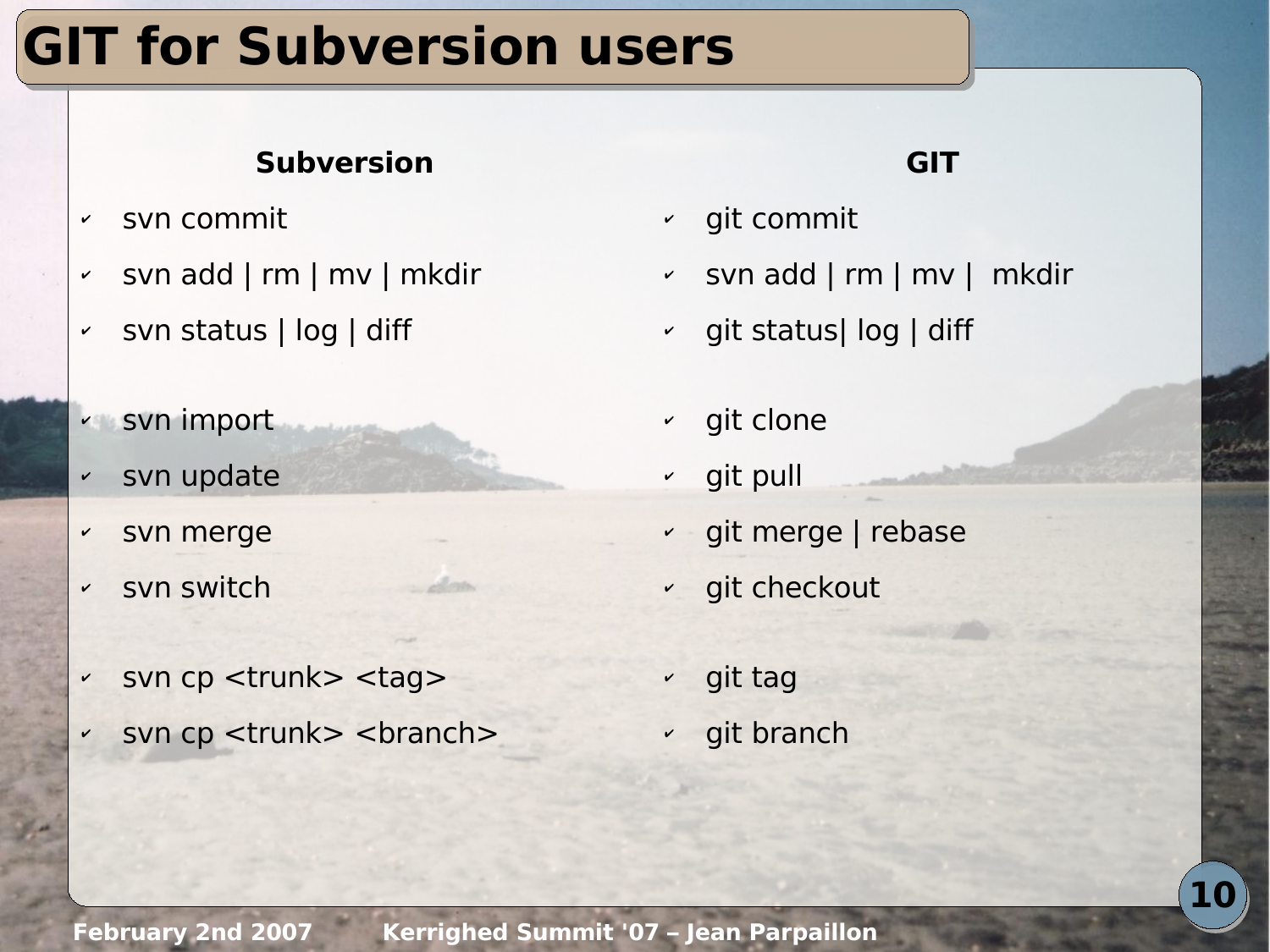# **GIT – Branches (1/3)**

- $\cdot$  trunk = master
- $\sim$  A local repository is a branch
- ✔ git clone
	- ✔ Clone a remote repository
	- $\sim$  Exception: remote *master* = local *origin*
	- ✔ ~ svn checkout
- $\sim$  git pull
	- ✔ Fetch updates from remote repository
	- $\sim$   $\sim$  svn update
- ✔ git push
	- ✔ Upload objects to remote repository
	- $\sim$  svn commit

**11**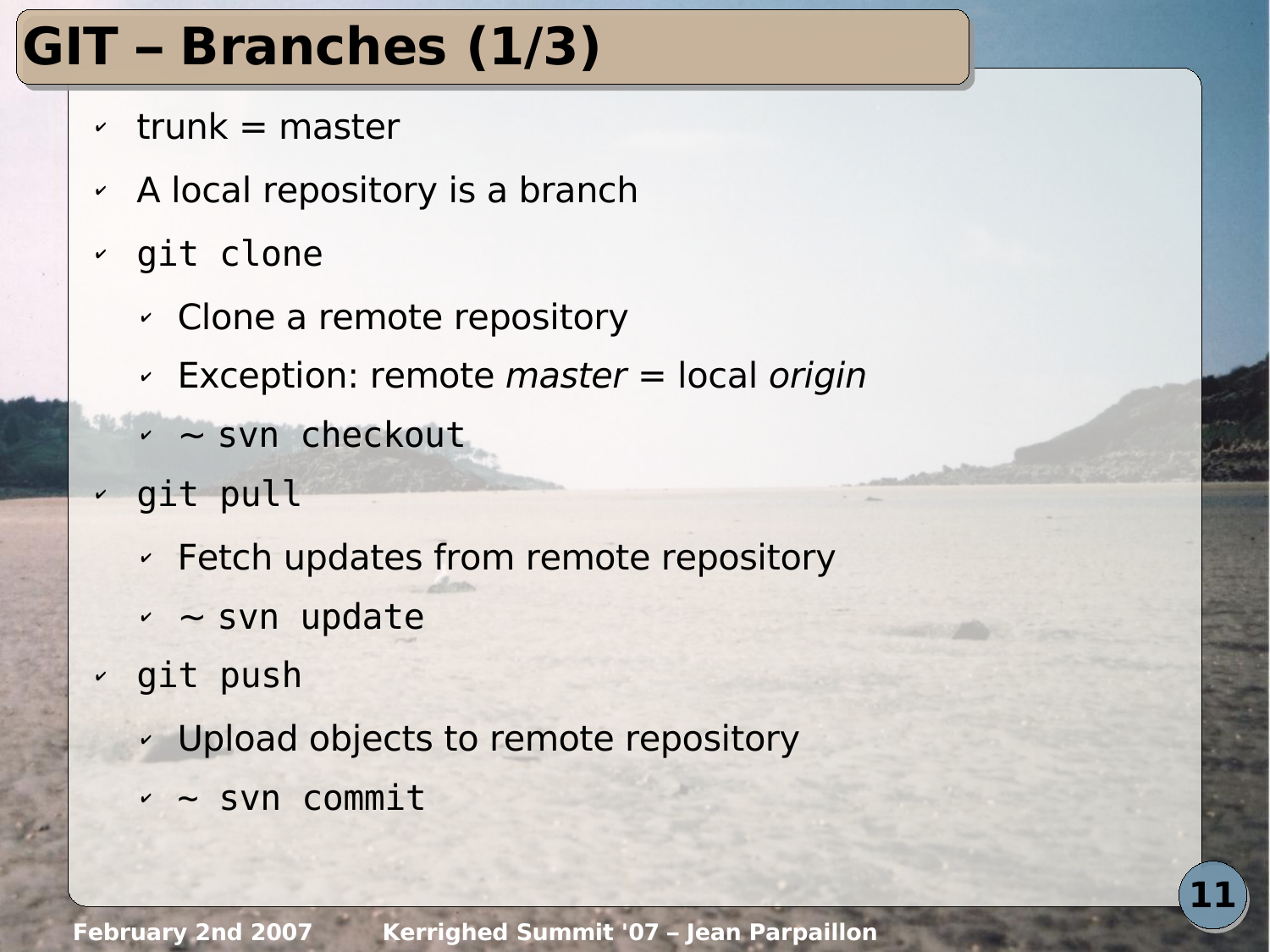# **GIT – Branches (2/3)**

✔ Creating a local branch: git branch <name>

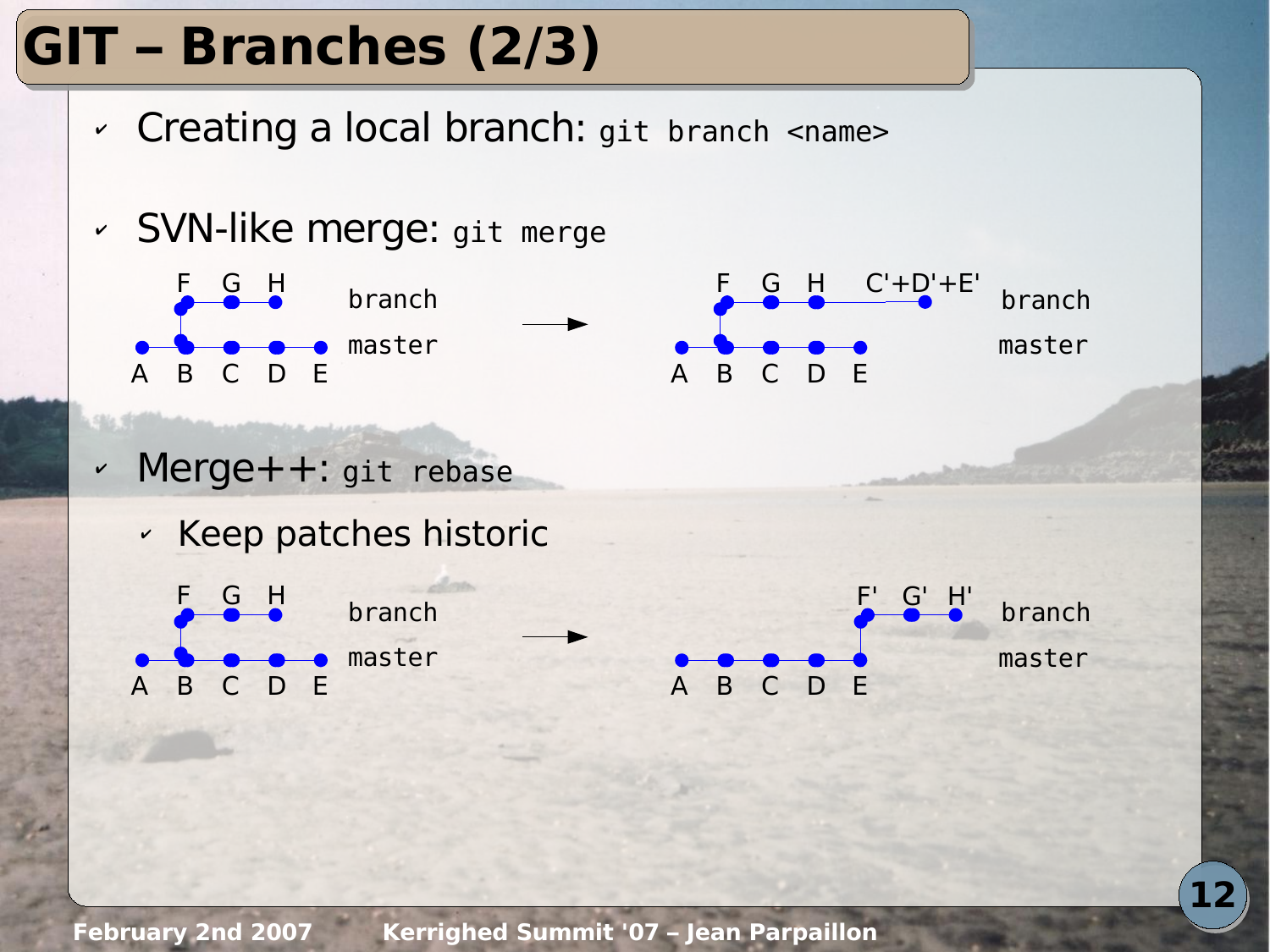# **GIT – Branches (3/3)**



**February 2nd 2007 Kerrighed Summit '07 – Jean Parpaillon**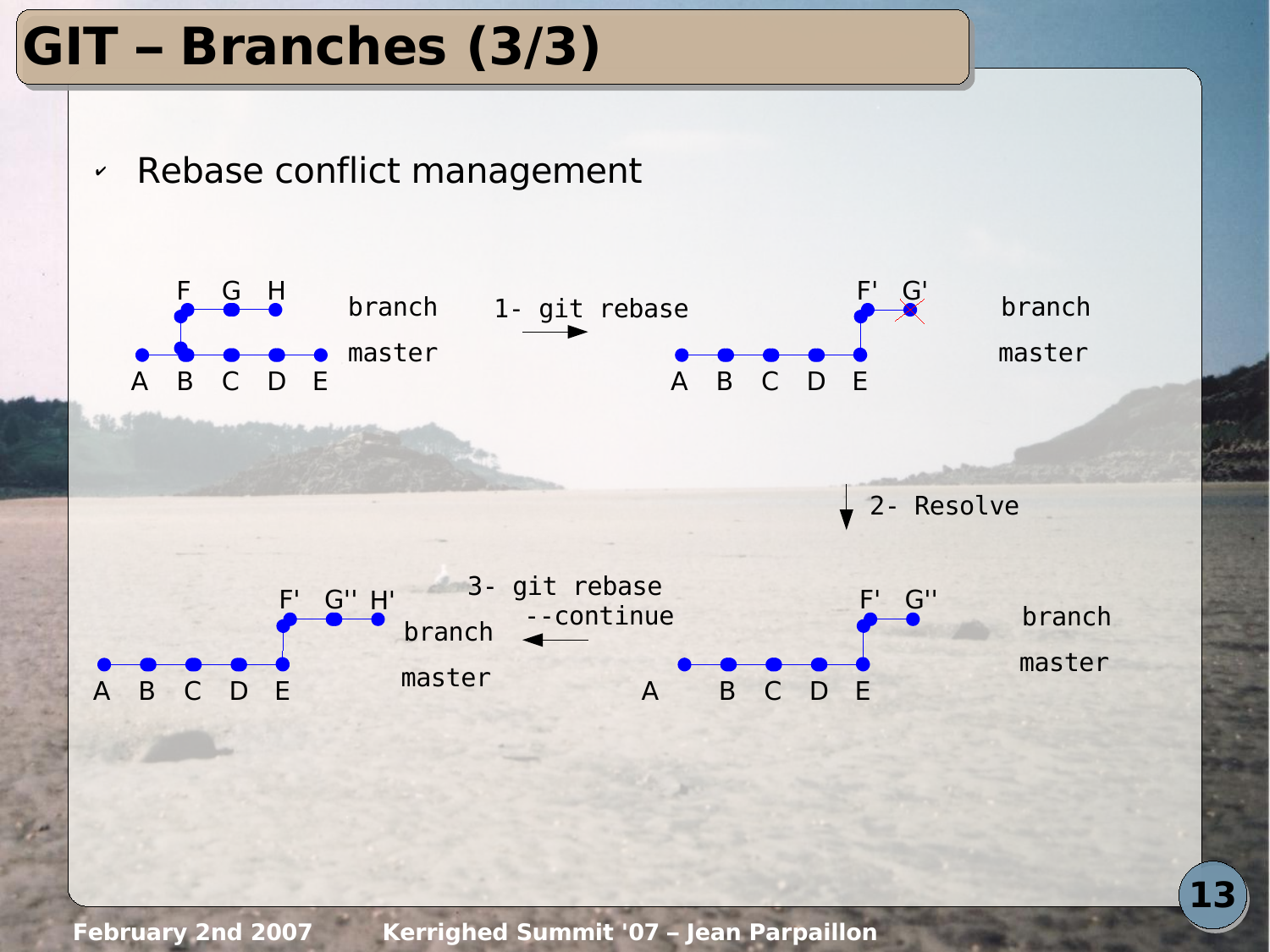# **GIT – Repositories access (1/2)**

- ✔ Decentralized SCM allows centralized development
- ✔ Centralized SCM hardly allows decentralized development
- ✔ GIT offers centralized accesses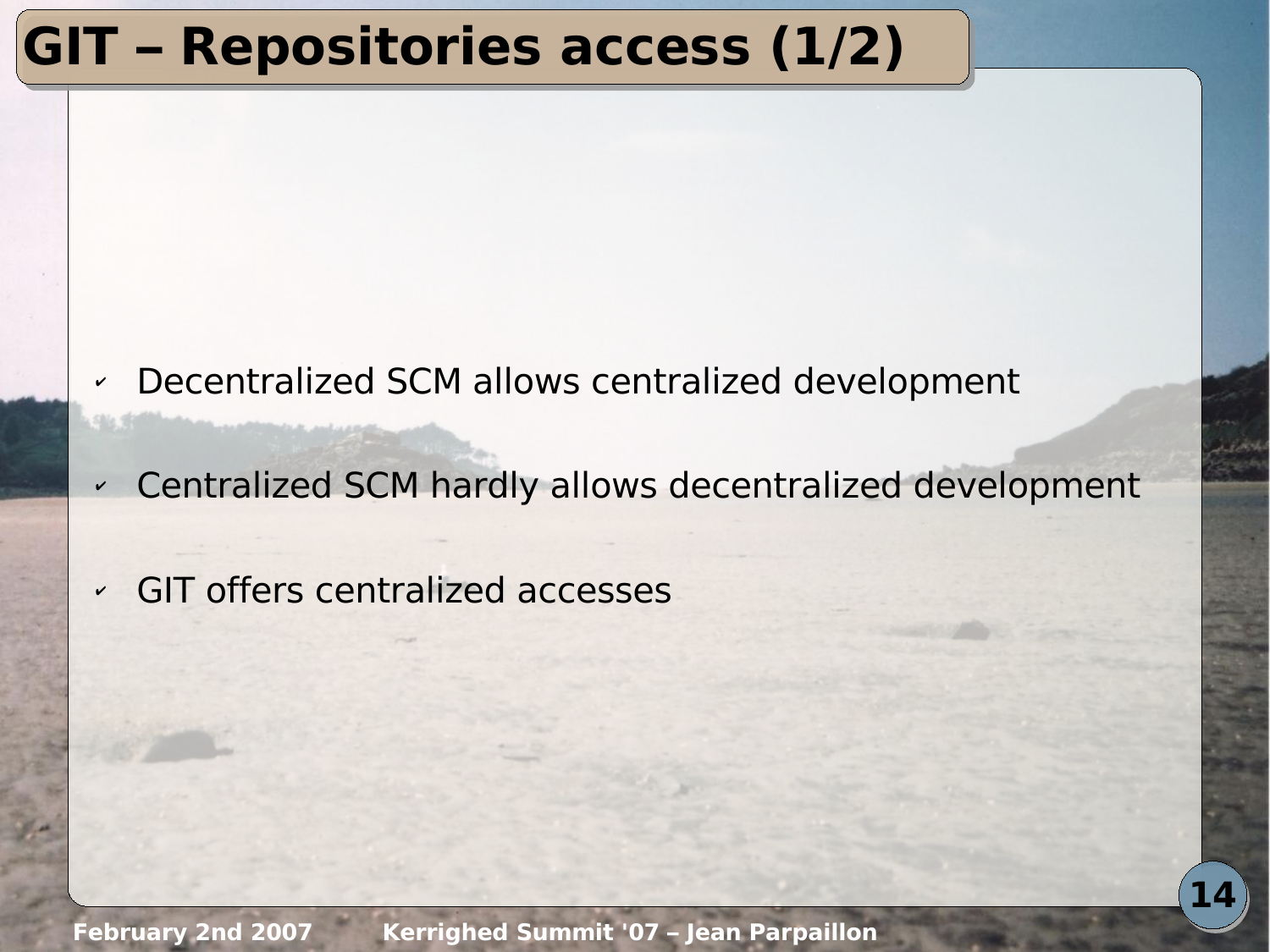# **GIT – Repositories access (2/2)**

#### ✔ git-daemon

- $\sim$  git://
- ✔ rsync://
- **gitweb** 
	- ✔ http://
- ✔ Examples:
	- ✔ git-http-pull <http://rsync.kernel.org/pub/scm/git/git.git/>
	- ✔ git-clone git://www.kernel.org/linux/kernel/git/torvalds/linux-2.6.git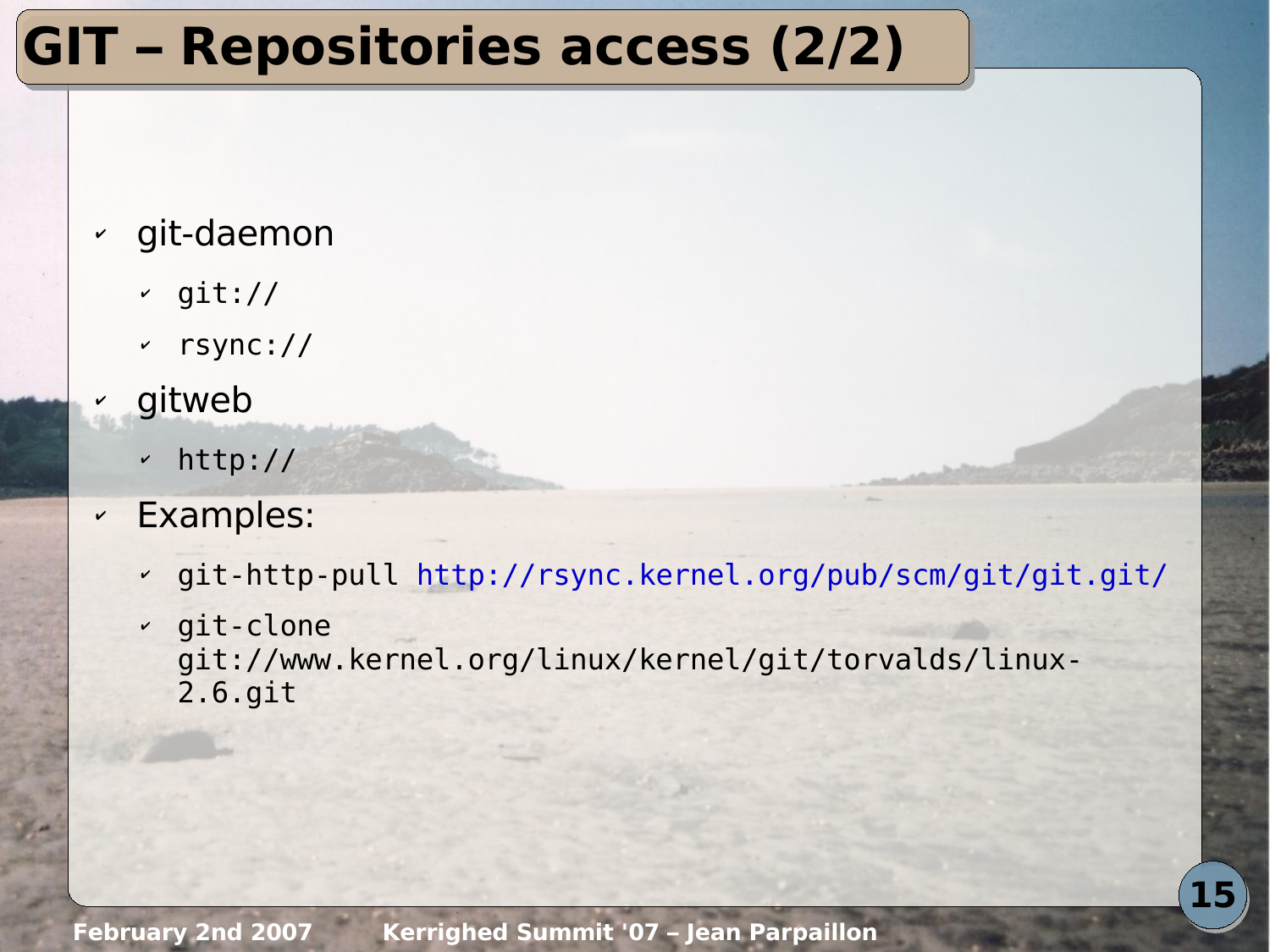# **GIT – SVN import**

#### ✔ SVN import

- ✔ Import trunk branches and tags
- ✔ Keep synchronization with SVN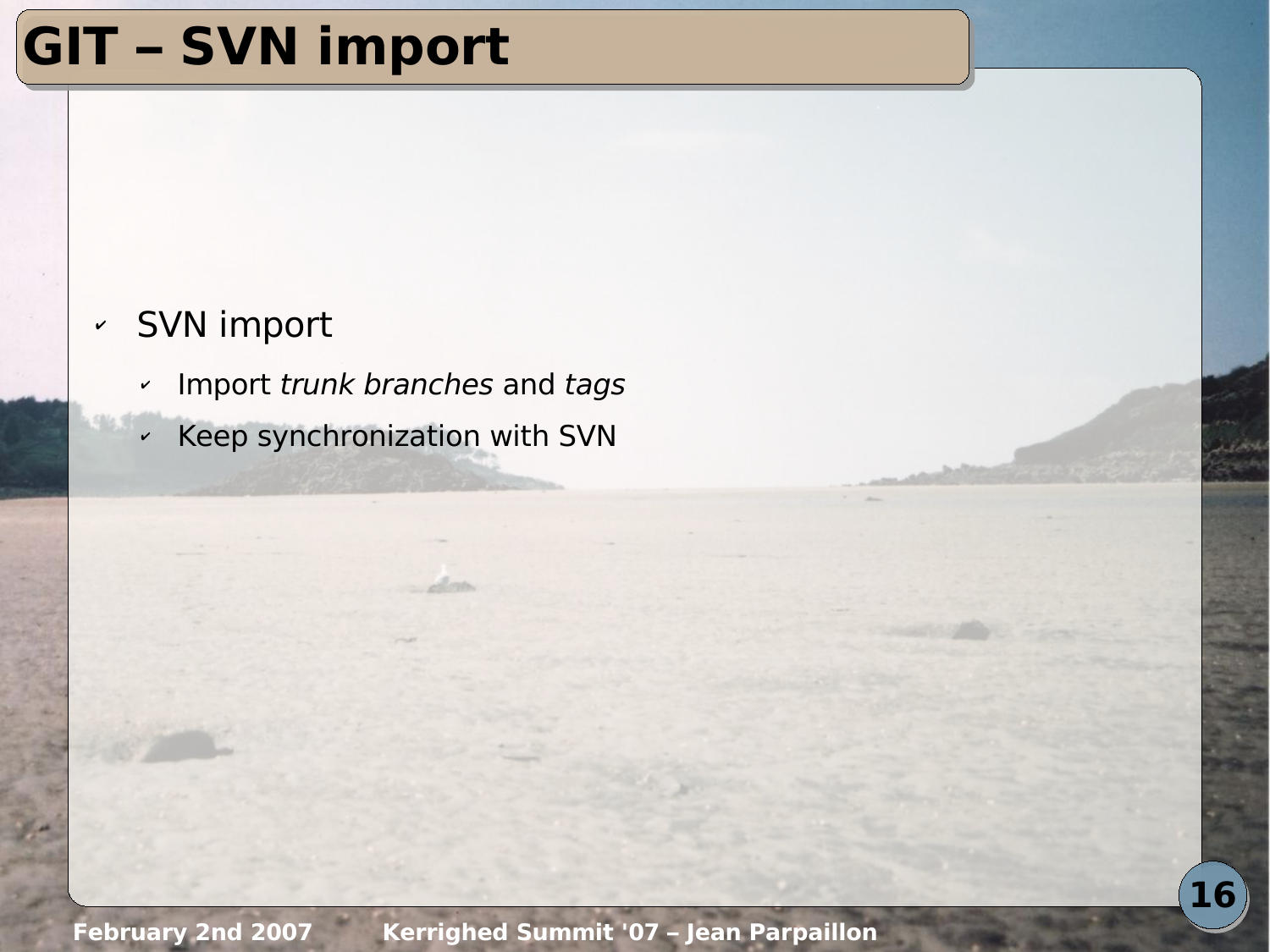# **GIT – Bisect**

 $\cdot$  Find a breaking commit by binary search

(a)git bisect start (b)git bisect bad (c)git bisect good <good\_commit\_id> # Checkout the commit between these 2 (d)git bisect good (e)git bisect good (f)git bisect bad # etc.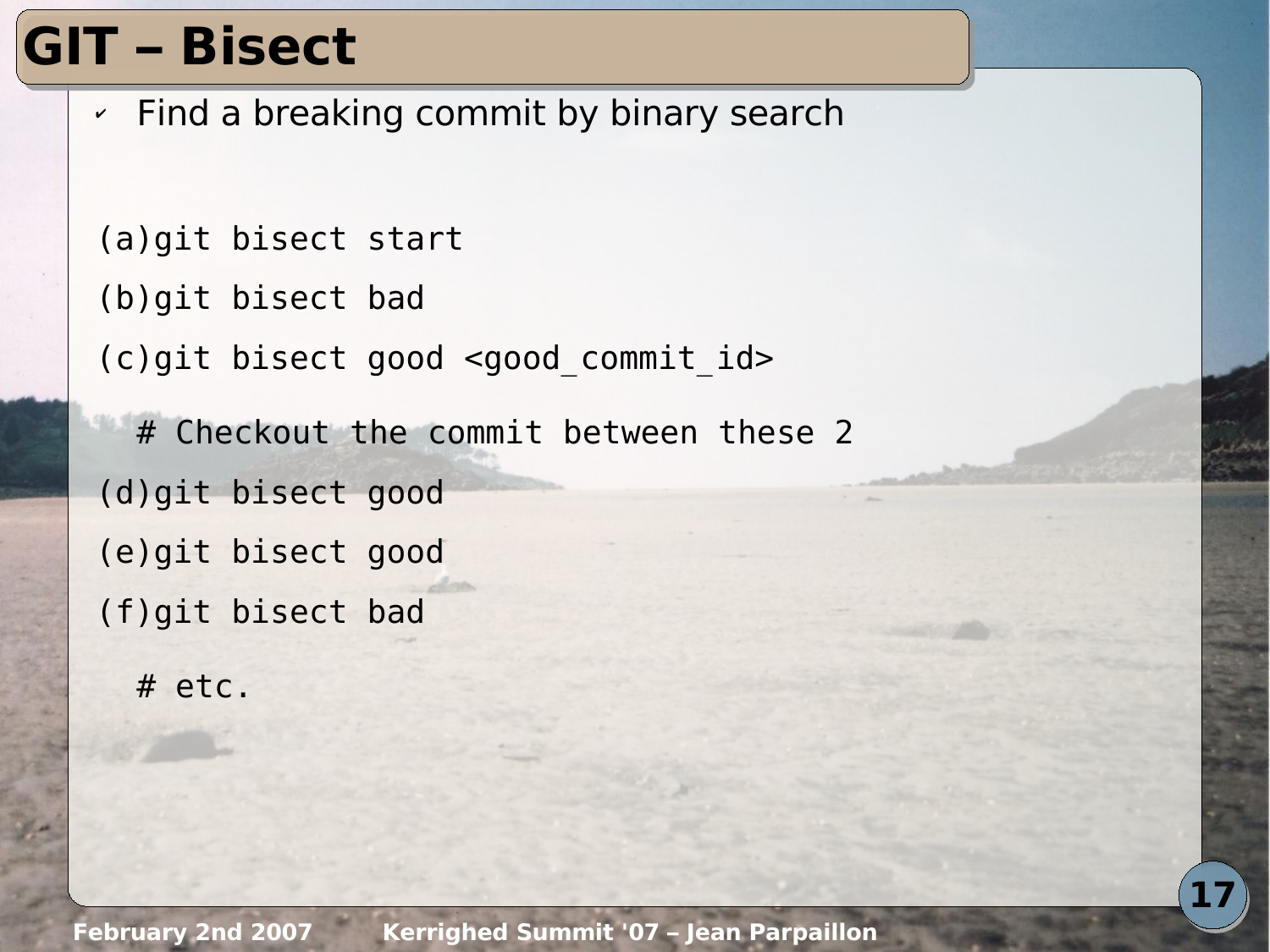#### **GIT – Other features**

- ✔ Allows hook scripts
- ✔ gitk: git GUI
- ✔ Create mails with patches/apply patches from mail
- ✔ git archive: create archive from tree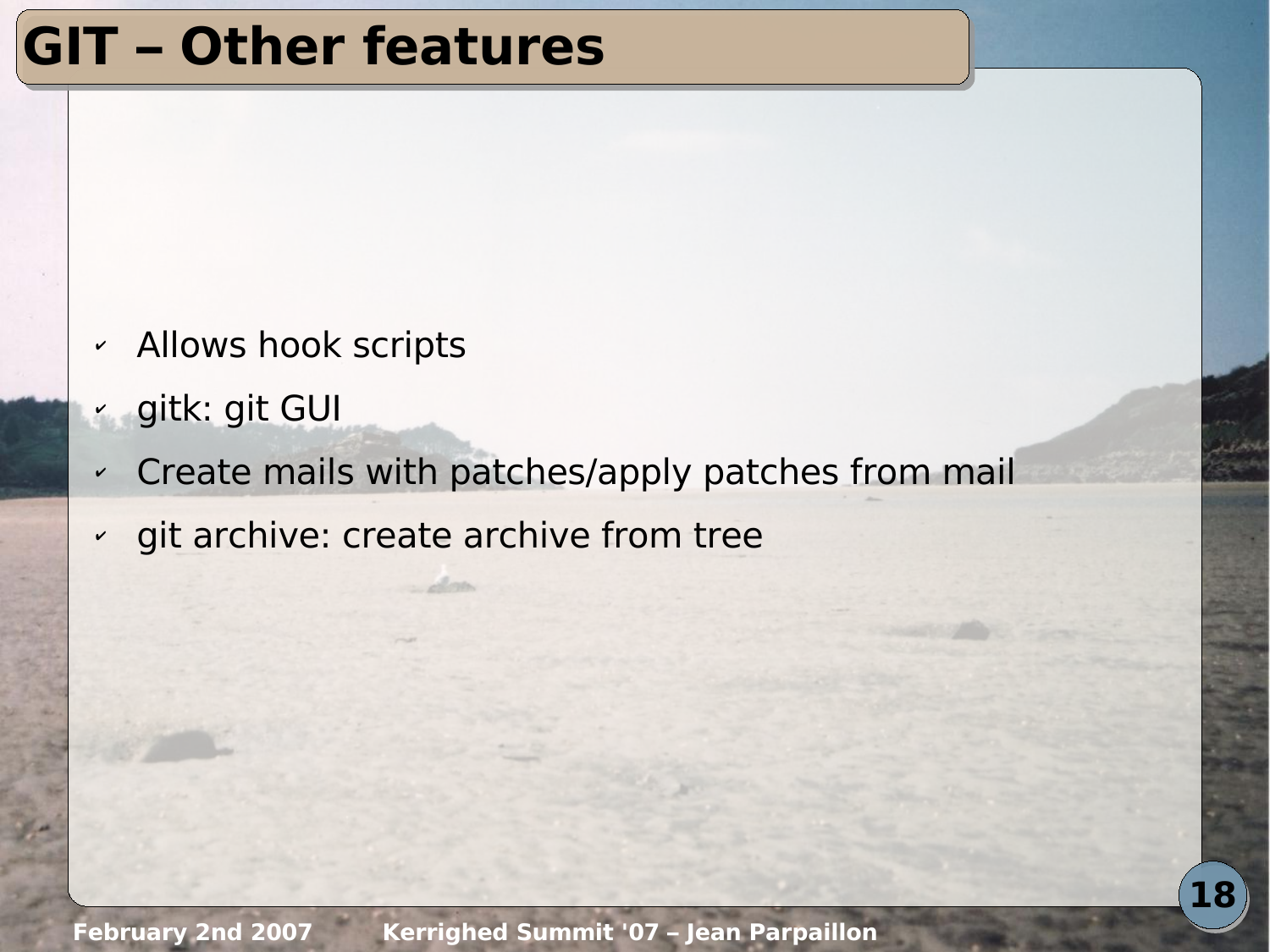# **GIT with Kerrighed**

- ✔ Possible main repository
- ...but local developments stay locals
- ✔ Many tools to:
	- apply patches
	- ✔ look for breaking patches
	- merging branches
	- ✔ syncing branches (rebase)
- ✔ Interfaces: web, tk
- ✔ SVN synchronisation
	- **Linux development done with git**